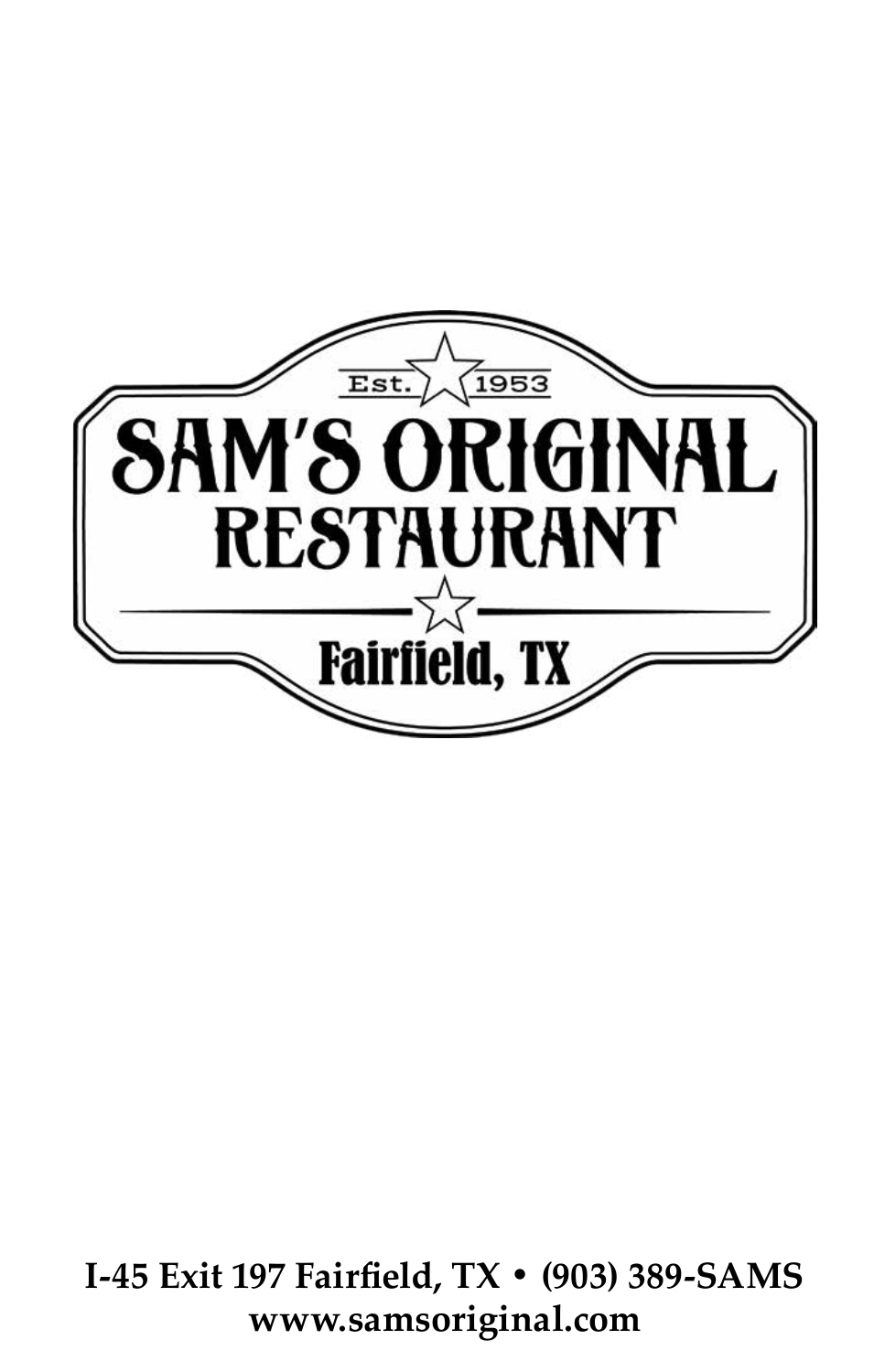## **Country Dinners**

**Served with hot homemade bread and your choice of two sides listed on the bottom of the next page.**

#### **\*Choice Rib Eye Steak**

**10 oz. 20.99**

#### **Chicken Fried Steak**

**Hand cut, breaded, and served on cream gravy. 14.99**

#### **Hamburger Steak**

**A hamburger steak cooked well done with grilled onions and smothered with brown gravy. 14.99**

#### **Pork Chops**

**Two charbroiled boneless chops. 15.99**

#### **Chicken Fried Chicken Breast**

**A boneless chicken breast battered and fried to a golden brown. 14.99**

#### **Fried Mini Shrimp**

**Served with hushpuppies. 15.99**

#### **Fried fish**

**Served with hushpuppies. 14.99**

#### **Chicken Livers**

**Battered and fried to a golden brown. 13.99**

#### **Chicken Strips**

**Boneless chicken strips battered and fried to a golden brown. 13.99**

#### **Hawaiian Chicken**

**A charbroiled boneless chicken breast marinated in teriyaki sauce and topped with sliced pineapple. 13.99**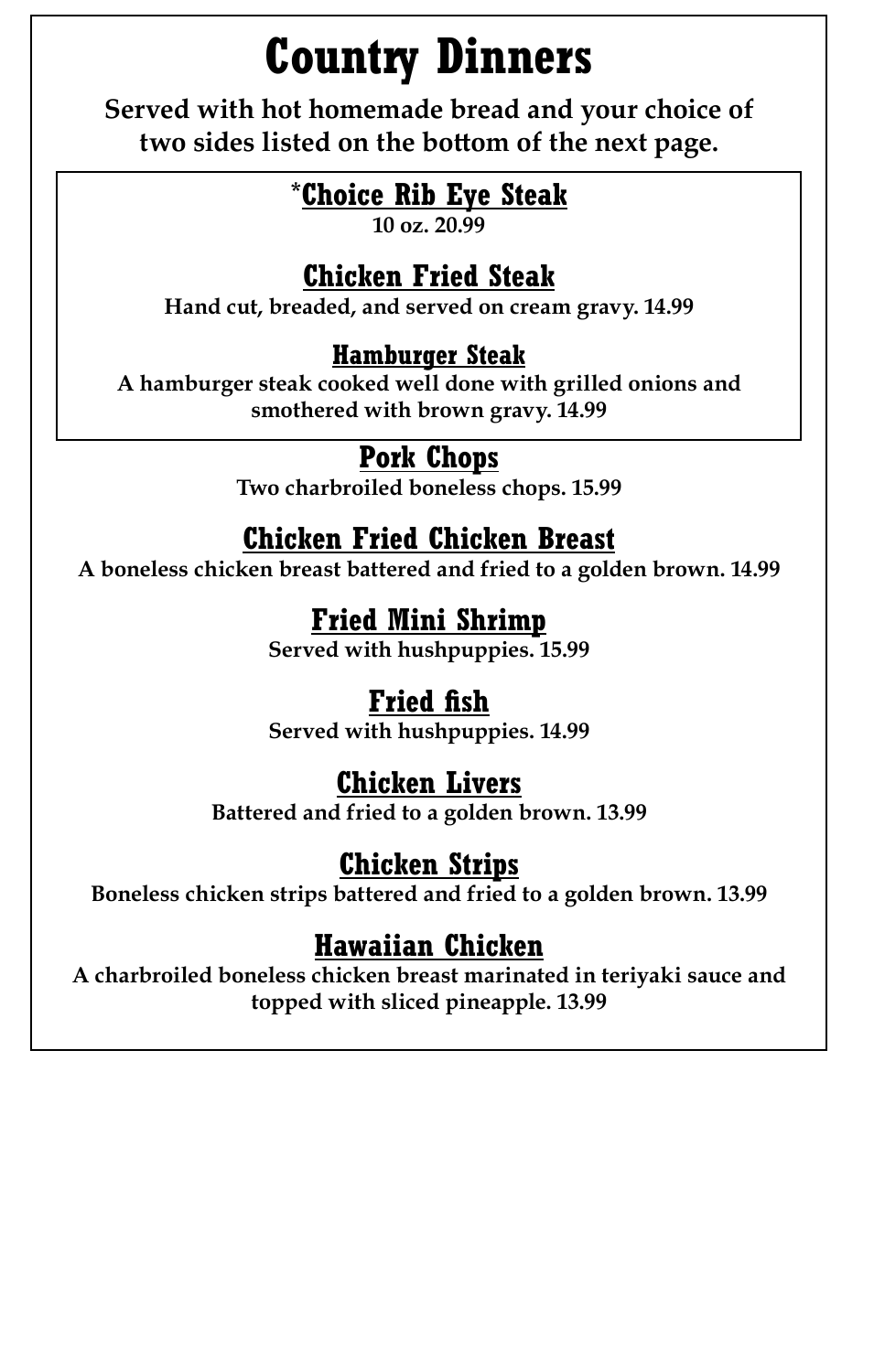## **All You Can Eat Buffet**

### **If you leave hungry it's your fault." "**

**An assortment of salads, vegetables, meats, and desserts.**

#### **16.99**

**Please understand that the buffet is priced per person and there is no sharing and no to-go cartons. There is no buffet to go.**

# **Pit Cooked Hickory Smoked Barbecue Dinners**

**Served with pickles, onions, hot homemade bread, and your choice of two sides listed below.**

**Beef Brisket 13.99**

**Pork Spare Ribs 13.99**

**Ham 13.99**

**Polish Sausage 13.99**

**Smoked Turkey 13.99**

**Combination (Choice of 3 meats) 15.99**

### **Side Choices for Country & BBQ Dinners**

**Pinto Beans Cole Slaw Green Beans Mashed Potatoes Potato Salad**

**Fried Okra Whole Kernel Corn Blackeyed Peas Peach Cobbler \*Soup & Salad Bar**

**Sub French Fries (1.29 extra) Sub Baked Potato (1.59 extra) Sub Small Onion Ring (1.59 extra)**

**\*If two or more people share a dinner then Soup and Salad Bar may not be a side choice.**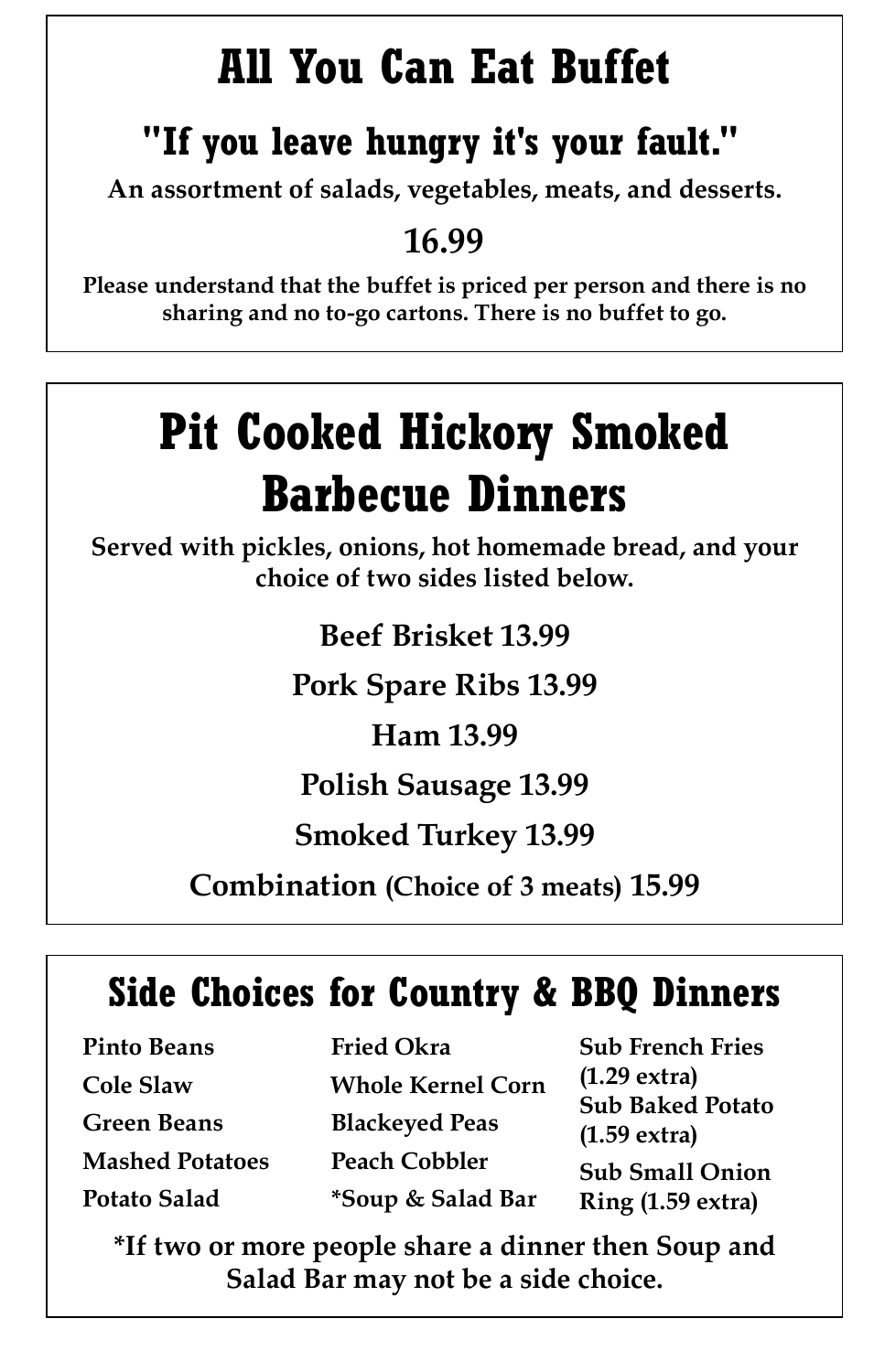### **Small Portions**

**Served with homemade bread and your choice of two Small Portions sides listed below.**

**Chicken Fried Steak 10.79**

**Hamburger Steak 10.79**

**Fried Chicken Livers 10.79**

**Fried Chicken 10.79 (Breast and Wing or Leg and Thigh)**

**Boneless Pork Chop 10.79**

**BBQ Beef 10.79**

**Fried Fish 10.79**

**BBQ Ham 10.79**

**BBQ Sausage 10.79**

**BBQ Turkey 10.79**

**Hawaiian Chicken 10.79**

#### SMALL PORTIONS SIDES

**Mashed Potatoes Potato Salad Fried Okra Green Beans Blackeyed Peas**

**Peach Cobbler Whole Kernel Corn Cup of Vegetable Soup (served by server) French Fries (.99 extra)**

**Pinto Beans Cole Slaw Tossed Salad (served by server) Substitute Baked Potato for 1 Side (.99 extra)**

## **Sides**

|                  | Hand Battered Onion Rings Small 2.99 Large 3.99 |                  |
|------------------|-------------------------------------------------|------------------|
| Pinto Beans 2.29 | Potato Salad 2.29                               | Fresh Bread 1.59 |

**Cole Slaw 2.29 Green Beans 2.29 Fried Okra 2.29 Blackeyed Peas 2.29 Whole Kernel Corn 2.29** **Mashed Potatoes 2.29 Cup of Soup 2.59 (served by your server) Bowl of Soup 3.59 (served by your server) Ice Cream 3.59**

**Fresh Bread 1.59 Baked Potato 3.59 French Fries 2.89 Peach Cobbler 3.59 Tossed Salad 3.59**

**(served by your server)**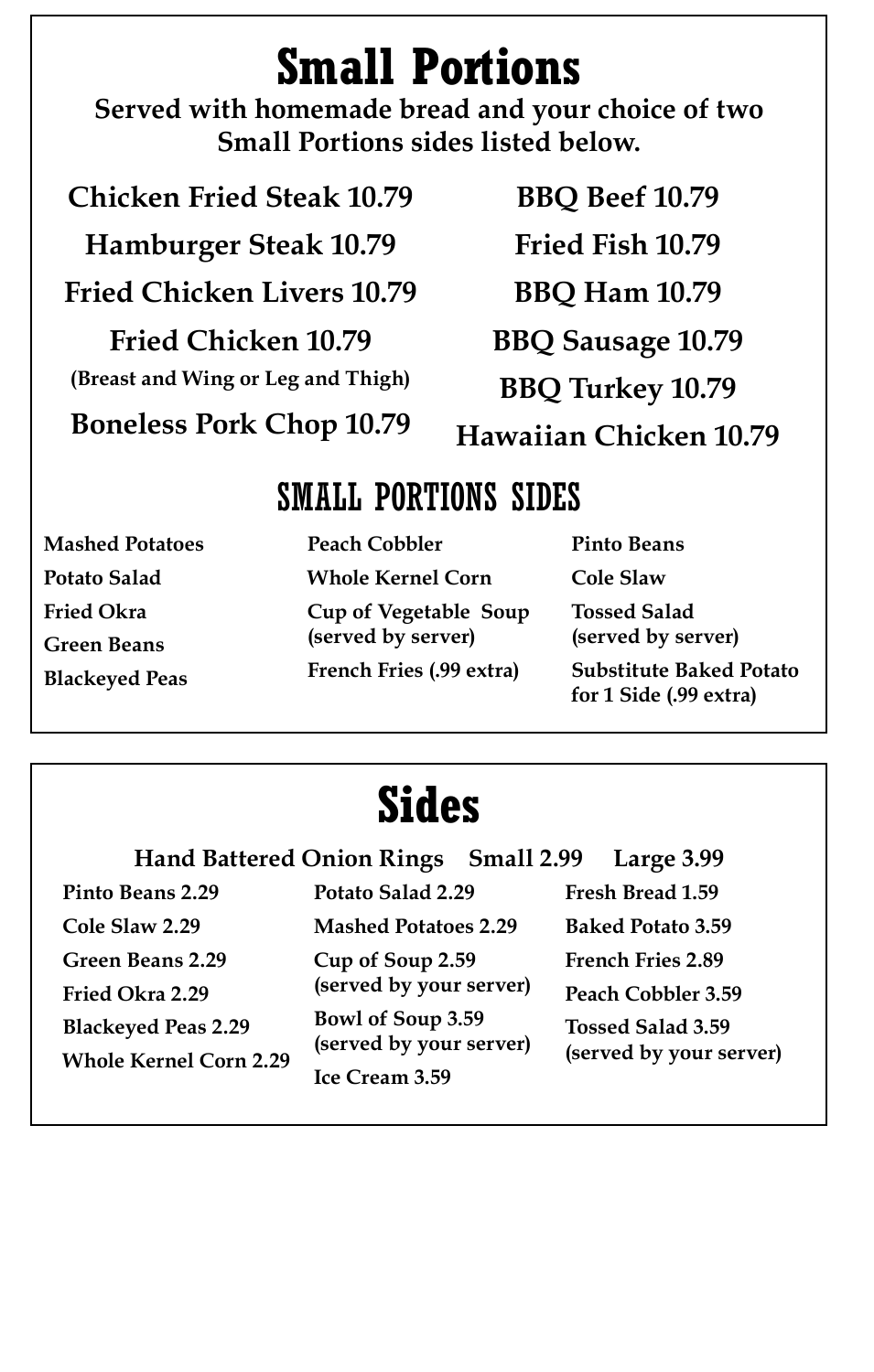# **Burgers & Sandwiches**

**Burgers cooked well done and served on a toasted bun with mustard, lettuce, tomato, pickles, and onions.**

**Served with your choice of one: Potato Chips, Cole Slaw, Potato Salad, Pinto Beans, Blackeyed Peas, Whole Kernel Corn, or a Cup of Soup. Sub French Fries, Sm. Onion Rings, or Tossed Salad as your side for 1.29 extra.**

#### **HAMBURGER 9.49 CHEESEBURGER 9.99**

#### **BBQ Beef Sandwich**

**Served on a toasted bun with pickles and bbq sauce. 9.49**

#### **BBQ Ham Sandwich**

**Served on a toasted bun with pickles and bbq sauce. 9.49**

#### **BBQ Turkey Sandwich**

**Served on a toasted bun with pickles and bbq sauce. 9.49**

#### **BBQ Sausage Sandwich**

**Served on a toasted bun with pickles and bbq sauce. 9.49**

#### **Grilled Chicken Sandwich**

**Grilled boneless chicken breast served on a bun with lettuce, tomato, mayonnaise, and a kosher dill spear. 9.99**

#### **Ham and Cheese Combo**

**Served on three pieces of toast with lettuce, tomato, mayonnaise, and kosher dill spear. 9.49**

#### **Patty Melt**

**On grilled white or wheat bread with grilled onions, two slices of American Cheese, and a kosher dill spear. 9.99**

#### **BACON HAMBURGER 10.49 BACON CHEESEBURGER 10.99**

#### **Cold Turkey Sandwich**

**Thinly sliced turkey breast served on toast with lettuce, tomato, mayonnaise, and a kosher dill spear. 8.79**

#### **Cold Ham Sandwich**

**Thinly sliced ham served on toast with lettuce, tomato, mayonnaise, and a kosher dill spear. 8.79**

#### **Chicken Salad Sandwich**

**Chicken salad served on toast with lettuce, tomato, mayonnaise, and a kosher dill spear. 10.49**

#### **Bacon, Lettuce and Tomato**

**Fresh bacon served on toast with lettuce, tomato, mayonnaise, and a kosher dill spear. 9.49**

#### **Club Sandwich**

**Served on three pieces of toast with ham, turkey, bacon, lettuce, tomato, mayonnaise, and a kosher dill spear. 11.49**

#### **Steak Sandwich**

**Lightly breaded round steak fried golden brown and served on toast with lettuce, tomato, mayonnaise, and a kosher dill spear. 11.49**